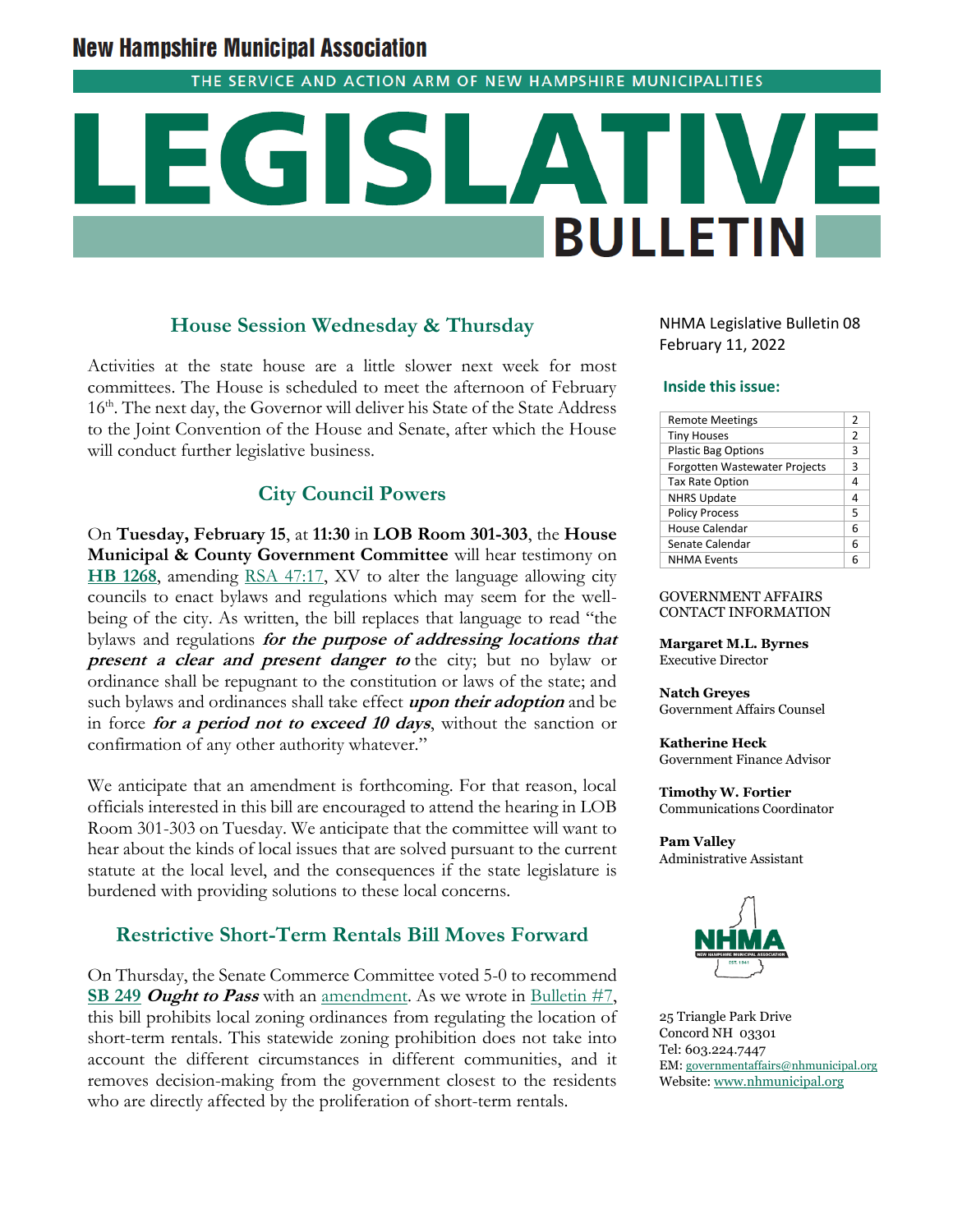The amendment adopted by the committee made just a small change to the bill by adding "other municipal ordinances" to a limited list of municipal regulatory authority that a municipal would have, and allowing a municipality to establish a reasonable fee to cover "all costs" associated with conducting an inspection of a short-term rental property.

The bill will go to the full Senate next Wednesday, so it is not too late to speak with your senator and to ask him or her to oppose **SB 249**. Even for local officials not currently dealing with short-term rentals, zoning decisions are local decisions, and this bill directly contradicts that.

# **Remote Meetings Bill in Jeopardy**

Yesterday, the Senate Judiciary Committee voted to recommend **[SB 344](http://www.gencourt.state.nh.us/bill_status/billinfo.aspx?id=2194&inflect=2)** for interim study. **SB 344** makes a modest change to public meetings law under RSA 91-A:2: it removes the requirement that a quorum be physically present at the meeting location. Importantly, it does not allow for public meetings to be fully virtual. As one committee member correctly noted during the executive session, this bill still requires that all public meetings have a physical location, so members of the public will still have the same ability to attend the meeting in person if they wish to do so. The important added benefit of passing **SB 344** is that members of the public will also be able to attend remotely, as will members of the board.

This bill is a response to the many local officials—and their constituents—looking for more flexibility in the use of remote meeting participation. It is not an effort on the part of local governments to have purely remote meetings (again, the bill would not allow them to) or to avoid facing their constituents. While COVID-19 may have created the initial need for more remote meetings nearly two years ago, it is not the reason this change in law is so important. Public body members are parents, employees, and caretakers; they get sick, they travel out of state for work, and they have difficulty commuting due to inclement weather. The same is true of members of the public who may not be able to attend in person but still wish to listen or participate. **SB 344** ensures that public bodies can meet even if a quorum can't make it to the meeting place in person.

We have been hearing from local officials since the expiration of the state of emergency in June 2021 that more flexibility is needed for remote attendance at public meetings, and **SB 344** can solve that problem. A vote for interim study is effectively a vote to kill the bill. We ask all members interested in having more flexibility for public meetings to [contact their senators](http://www.gencourt.state.nh.us/senate/members/senate_roster.aspx) as soon as possible and ask them to reject the committee recommendation and vote **Ought to Pass** on **SB 344**.

# **Tiny Houses**

On **Tuesday, February 15**, at **9:30** in **LOB Room 301-303**, the **House Municipal & County Government Committee** will hear testimony on **[HB 1068](http://www.gencourt.state.nh.us/bill_status/pdf.aspx?id=26092&q=billVersion)**, which defines "tiny houses" and provides for some municipal regulation of those houses. We saw similar legislation that we wrote about in [Bulletin #7 in](https://www.nhmunicipal.org/legislative-bulletin/2020-nhma-legislative-bulletin-07#15868)  [2020](https://www.nhmunicipal.org/legislative-bulletin/2020-nhma-legislative-bulletin-07#15868) and [Bulletin #9 in 2021.](https://www.nhmunicipal.org/legislative-bulletin/2021-nhma-legislative-bulletin-09#22728)

Importantly, this bill, as in prior years, defines the term "tiny house" and requires that municipalities allow them "as a matter of right in all zoning districts that permit single family homes." The term "tiny house" is defined as "a structure intended for year-round occupancy that meets the requirements of the state building code, as defined in RSA 155-A, and is of a smaller square footage than may be normally permitted by local zoning requirements, and may include single-room structures, and which is built on either a permanent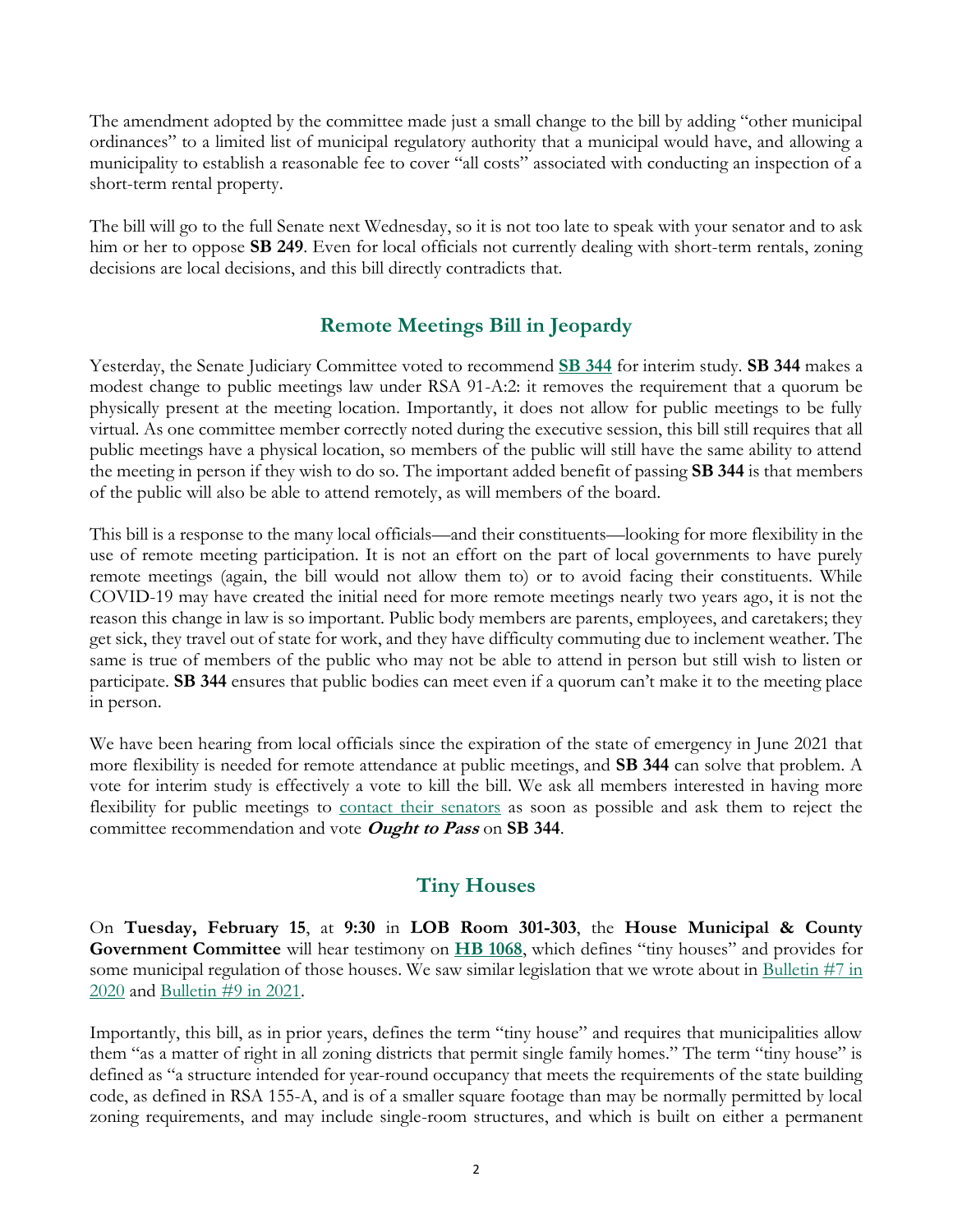foundation or on a chassis that is suitable for registration for transport on public highways of the state." This definition would conflict with the definition in Appendix Q and promote some uncertainty in how municipalities are to apply both provisions.

As we have written previously, we have nothing against tiny houses, but this is a matter to be decided locally, not at the state level. If there is a popular demand for tiny houses, there is a simple way to accommodate that demand: amend the local zoning ordinance. In fact, it was just last year that municipalities were given the option to allow tiny houses under the state building code. SB 15 in 2021 adopted a number of amendments to the state building code, including Appendix Q. Appendix Q pertains to the regulations applicable to "tiny houses," and defines that term as a dwelling that is 400 square feet or less. Furthermore, to the extent tiny houses are seen as a solution to the shortage of affordable housing, municipalities are already required to afford "reasonable and realistic opportunities for the development of workforce housing." That may include tiny houses, multi-family housing, affordable single-family dwellings, or anything else.

Please register your opposition to this bill online using the online **[House of Representatives Remote Sign](http://www.gencourt.state.nh.us/house/committees/remotetestimony/default.aspx)  [in Sheet](http://www.gencourt.state.nh.us/house/committees/remotetestimony/default.aspx)**.

# **A Local Option on Bags**

On **Tuesday, February 15**, at **10:30** in **LOB Room 301-303**, the **House Municipal & County Government Committee** will hear testimony on **[HB 1119](http://www.gencourt.state.nh.us/bill_Status/pdf.aspx?id=27271&q=billVersion)**, allowing municipalities to regulate the distribution of single-use plastic bags and paper bags to customers. The bill would amend the municipal ordinance statute, [RSA 31:39,](http://gencourt.state.nh.us/rsa/html/III/31/31-39.htm) to include a new provision related to single-use plastic bags and paper bags. This would give municipalities the option of adopting local regulations and using the existing enforcement mechanism created by RSA 31:39-c and RSA 31:39-d to enforce the regulations.

The legislature has considered single-use item regulation in several forms over the past several years. Largely, bills related to this type of regulation have focused on single-use plastic bags, Styrofoam takeout containers, straws, and a variety of other, manufactured single-use items. Much of the testimony, historically, has focused on alternative products and recycling rates, environmental considerations, and aesthetics. For municipalities, the concern with single-use plastics centers not just on quantity of waste headed to landfills but also the mechanics of recycling. Prior years have seen recycling experts testify to the high rates of plastic bags being placed in home recycling bins and the issues that recycling centers have with those plastic bags getting stuck in and jamming sorting machines. The cost of unjamming the machines and repairing them, as well as "contaminated" loads, lowers the return that municipalities see on recyclable materials.

Members interested in the single-use issue should consider attending the hearing on Tuesday. Prior years have seen the committee discuss alternative options to the one presented in the bill as written; in-person attendance is the best opportunity to weigh in on any options brought to the committee's attention during the hearing.

# **State Aid Grants for Wastewater & Water System Projects**

On **Tuesday, February 15,** the **Senate Finance Committee** will hear **[HB 398](http://www.gencourt.state.nh.us/bill_Status/pdf.aspx?id=30060&q=billVersion)** and **[HB 412](http://www.gencourt.state.nh.us/bill_Status/pdf.aspx?id=30062&q=billVersion)** beginning at **1:00 p.m.** in **State House Room 103**. These **NHMA policy bills** were retained last legislative session and left with no appropriation due to state budget concerns related to the pandemic. In October, the House Finance Committee recommended Ought to Pass for both **HB 398** and **HB 412,** and the House passed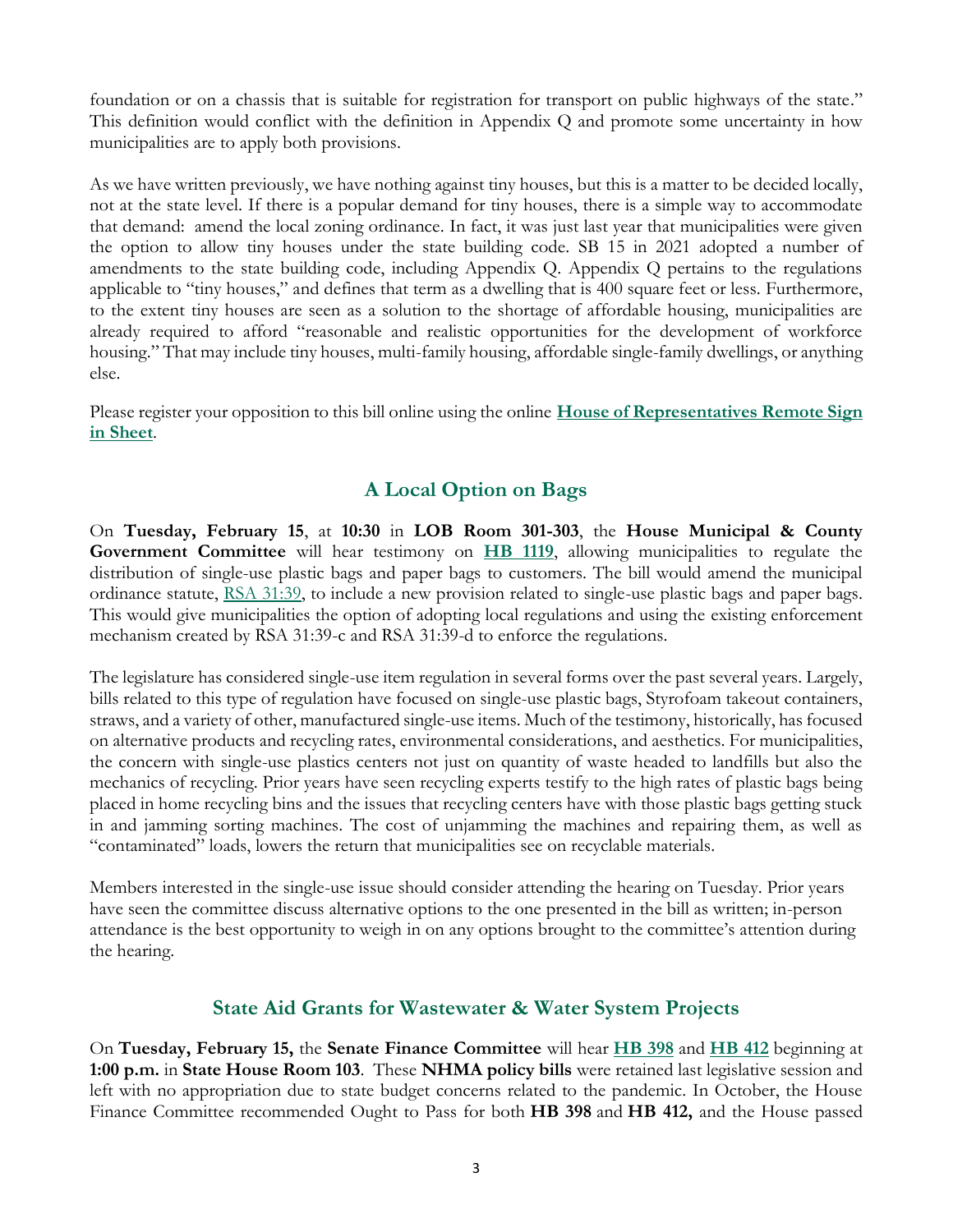both bills in January. With *your support* we can attain an Ought to Pass recommendation from the Senate Finance Committee.

**HB 398** would appropriate \$5.7 million for fiscal year 2022 and \$6.9 million for fiscal year 2023 to fund the **[11 forgotten, eligible wastewater projects](https://www.nhmunicipal.org/sites/default/files/uploads/legislative-bulletins/sag_prioritizedneedbudgetdetail_11projects_2021-01-04.pdf)** not funded in the current biennium, plus **[110 new](https://www.nhmunicipal.org/sites/default/files/uploads/legislative-bulletins/sag_listhopefulprojects_fy22-23_2021-01-04.pdf)  [projects](https://www.nhmunicipal.org/sites/default/files/uploads/legislative-bulletins/sag_listhopefulprojects_fy22-23_2021-01-04.pdf)** that are expected to be eligible for grant funding in fiscal years 2022-23. **HB 412** would appropriate \$500,000 for each of fiscal years 2022 and 2023 for public water supply grants. The state has historically supported these grants, and it is important to advocate for these funding sources to continue in current and future budgets.

There has been discussion that alternate federal funding sources could be used to support these projects, but unfortunately this is not the case. Because these projects were completed prior to March 3, 2020, they are not eligible for federal funding under the American Rescue Plan Act (ARPA). Without **HB 398 and HB 412, Hooksett, Dover, Concord, Nashua, Exeter, Newport, Littleton, and Salem** will be left scrambling to fund these projects entirely locally, rather than being able to rely on the state's longstanding promise to provide funding for these qualifying projects.

**NHMA strongly supports HB 398 and HB 412** *as passed by the House, and urges any affected municipality to contact your senator directly, register your position* **[online](http://www.gencourt.state.nh.us/remotecommittee/senate.aspx)** *with the* **[Senate Finance Committee](http://www.gencourt.state.nh.us/senate/committees/committee_details.aspx?cc=32),** *provide written testimony, or come in person to testify and express how critical this funding is for your municipality.*

# **Separate Tax Rates for Residential and Commercial Property**

On **Tuesday**, **February 15**, at **2:00 p.m**., the **Municipal and County Government Committee** will hear **[HB 1365](http://www.gencourt.state.nh.us/bill_status/pdf.aspx?id=27866&q=billVersion)** in **LOB Room 301-303**. **HB 1365** would allow municipalities the local option to adopt separate tax rates for residential and commercial/industrial properties. As written, the bill raises questions as to how this division of tax rates might work on the practical level both when assessing property and when setting the tax rate.

The bill proposes a higher tax rate for commercial than residential properties. What we know from states that have adopted this tax scheme is that the intended tax burden shifts from residential properties to commercial/industrial properties. While this *can* have the effect of lowering residential property bills, there are other consequences as well. These higher taxes are often passed through to the tenants of the commercial/industrial property, making it more expensive to operate a business than in another town that does not adopt the higher rate. This can place a commercial/industrial building at a disadvantage in towns that adopt this provision and act as a disincentive for adoption. Even if the immediate effects are not felt, over time, this type of legislation *could* serve to shift commercial/industrial users from one town to another and/or shift residential development from one town to another. It may be wise for the committee to consider the economic impact of this legislation on a municipality in its deliberations.

We encourage our members to contact the **[Municipal & County Government Committee](http://www.gencourt.state.nh.us/house/committees/committeedetails.aspx?id=11)** to express their opinions on **HB 1365**.

# **Update on Bills Related to the New Hampshire Retirement System**

In **[Bulletin #3](https://www.nhmunicipal.org/legislative-bulletin/2022-nhma-legislative-bulletin-03)**, NHMA highlighted some of the bills related to the New Hampshire Retirement System (NHRS) this session. Among these bills was **[HB 1535](http://www.gencourt.state.nh.us/bill_Status/pdf.aspx?id=28756&q=billVersion)**, which would provide a cost-of-living adjustment for retirees. **HB 1535** would have a tremendous impact on employer contribution rates and municipal budgets.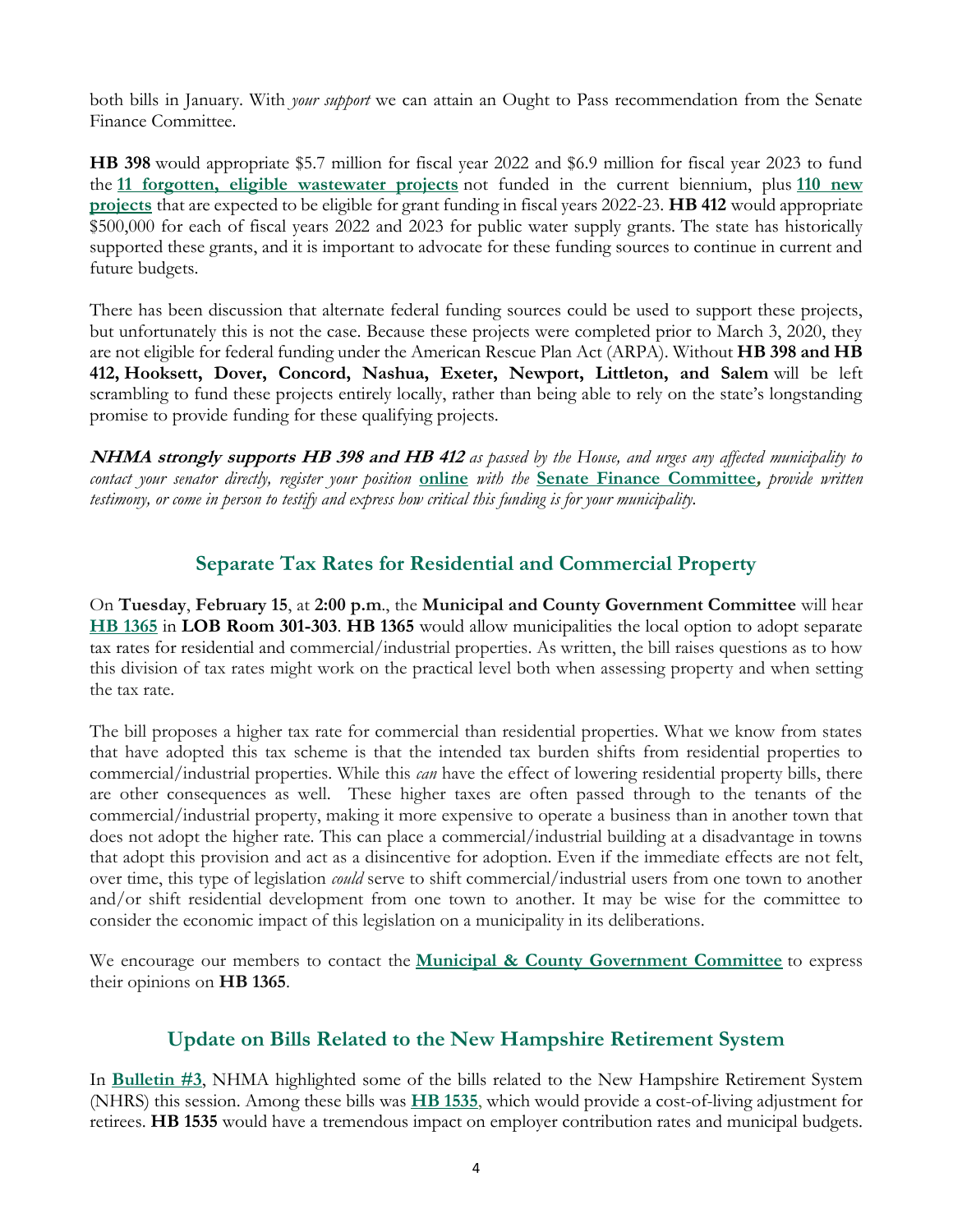A promising amendment has been proposed to this bill that would fund the cost of the COLA from the state general fund. The bill and the amendment are still in committee. With no recommendation made on the original bill or the amendment, it is not too late to contact the **[House Executive Departments and](http://www.gencourt.state.nh.us/house/committees/committeedetails.aspx?id=3)  [Administration Committee](http://www.gencourt.state.nh.us/house/committees/committeedetails.aspx?id=3)** and request that it recommend the bill as Inexpedient to Legislate unless the amendment, which would require the state to fully fund the COLA, is adopted.

This week, **[HB 1417](http://www.gencourt.state.nh.us/bill_status/pdf.aspx?id=28309&q=billVersion)**, restoring a portion of the state's NHRS employer contribution at 7.5 percent of the retirement costs for teachers, police, and firefighters, was recommended Inexpedient to Legislate by a committee vote of 10-8. Unless the House votes against the committee recommendation, municipalities are unlikely to see relief for NHRS employer contributions this session.

There is good news, however. **[HB 1590](http://www.gencourt.state.nh.us/bill_status/pdf.aspx?id=29391&q=billVersion)**, one of the most troubling bills, which would have allowed a municipal employer to withdraw new employees from the state retirement system without paying its share of the unfunded accrued liability, was recommended Inexpedient to Legislate by a committee vote of 15-3.

# **Get Involved in NHMA's Legislative Policy Process**

NHMA's biennial legislative policy process is getting underway. As a first step, we are recruiting volunteers to serve on our three legislative policy committees. These committees will review legislative policy proposals submitted by local officials and make recommendations on those policies, which will go to the NHMA Legislative Policy Conference in September.

## **If you are a municipal official in an NHMA member municipality and are interested in serving on one of the policy committees, please contact the Government Affairs staff at 603-224-7447 or [governmentaffairs@nhmunicipal.org.](mailto:governmentaffairs@nhmunicipal.org)**

Each of the committees deals with a different set of municipal issues. The committees and their subject areas are as follows:

- Finance and Revenue budgeting, revenue, tax exemptions, current use, assessing, tax collection, retirement issues, education funding.
- General Administration and Governance elections, Right-to-Know Law, labor, town meeting, charters, welfare, public safety.
- Infrastructure, Development, and Land Use solid/hazardous waste, transportation, land use, technology, environmental regulation, housing, utilities, code enforcement, economic development.

When you contact us, please indicate your first and second choices for a committee assignment. We will do our best to accommodate everyone's first choice, but we do need to achieve approximately equal membership among the committees. We hope to have 15-20 members on each committee.

There will be an organizational meeting for all committees on **Friday, April 1.** After that, each committee will meet separately as many times as necessary to review the policy proposals assigned to it—typically three to five meetings, all held on either a Monday or Friday, between early April and the end of May.